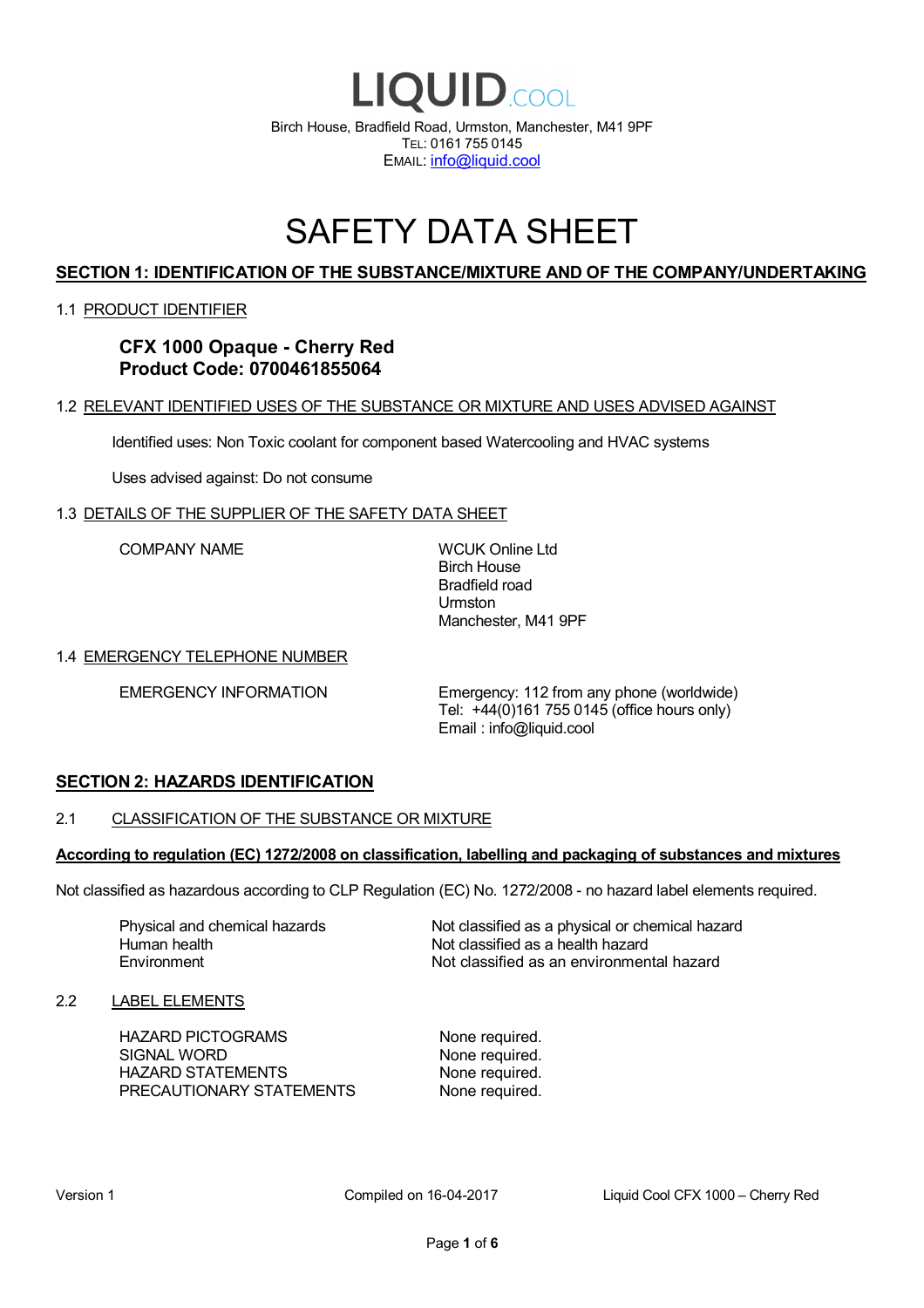

Birch House, Bradfield Road, Urmston, Manchester, M41 9PF TEL: 0161 755 0145 EMAIL: info@liquid.cool

#### 2.3 OTHER HAZARDS.

Not applicable.

# **SECTION 3: COMPOSITION / INFORMATION ON INGREDIENTS**

Listed in order of concentration, all ingredients classified as non-toxic.

| <b>Component - Ultra PURE Distilled Water</b><br>Concentration | 78-90%   |
|----------------------------------------------------------------|----------|
| CAS No.                                                        | 732-18-5 |
|                                                                |          |

| Component - Monoethylene glycol (ethane-1, 2-diol) inc DeTox™<br>Concentration | 10-22%    |
|--------------------------------------------------------------------------------|-----------|
| I EC No.                                                                       | 203-473-3 |
| CAS No.                                                                        | 107-21-1  |

| Component - 1,2-Benzisothiazolin-3-one<br>Concentration | $0.2 - 1.0\%$ |
|---------------------------------------------------------|---------------|
| CAS No.                                                 | 2634-33-5     |

The classification listed for monoethylene glycol above is that which is listed, according to Regulation (EC) No. 1272/2008 (CLP) for neat monoethylene glycol. However, the monoethylene glycol present in this mixture is rendered non-toxic (as determined by an EPA certified laboratory) upon the addition of our labs patented DeTox™ additive.

#### **SECTION 4: FIRST AID MEASURES**

| 4.1 | DESCRIPTION OF FIRST AID MEASURES<br><b>GENERAL INFORMATION</b> | When safe to do so remove the person from the source of<br>exposure giving consideration as to whether this may cause<br>discomfort.                                                                  |
|-----|-----------------------------------------------------------------|-------------------------------------------------------------------------------------------------------------------------------------------------------------------------------------------------------|
|     | <b>INGESTION</b>                                                | Move the affected person to fresh air and keep warm in a<br>position comfortable for breathing. Rinse mouth thoroughly with<br>water. Get medical attention if any discomfort continues.              |
|     | <b>INHALATION</b>                                               | Move the affected person to fresh air.                                                                                                                                                                |
|     | EYE CONTACT                                                     | Rinse immediately with plenty of water. Remove any contact<br>lenses and open eyelids wide apart. Continue to rinse for at<br>least 15 minutes. Get medical attention if any discomfort<br>continues. |
|     | <b>SKIN CONTACT</b>                                             | Remove contaminated clothing immediately and wash skin with<br>soap and water                                                                                                                         |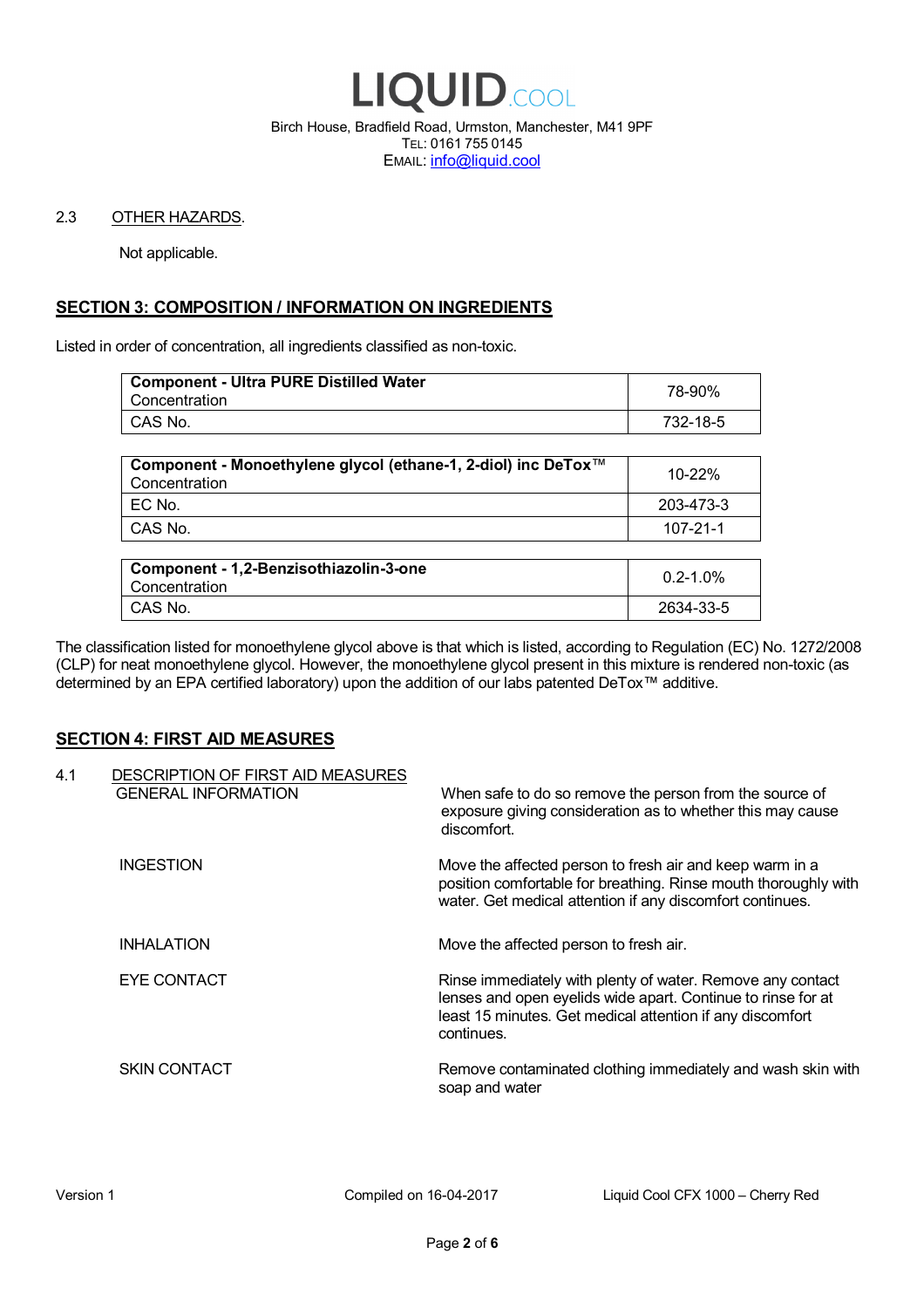

EMAIL: info@liquid.cool

#### **SECTION 5: FIRE FIGHTING MEASURES**

#### 5.1 EXTINGUISHING MEDIA

Material will not burn. Substance is non-combustible; use agent most appropriate to extinguish surrounding fire.

#### 5.2 SPECIAL HAZARDS ARISING FROM THE SUBSTANCE OR MIXTURE

None determined.

### **SECTION 6: ACCIDENTAL RELEASE MEASURES**

#### 6.1 PERSONAL PRECAUTIONS, PROTECTIVE EQUIPMENT AND EMERGENCY PROCEDURES

Wash skin with soap and water.

#### 6.2 ENVIRONMENTAL PRECAUTIONS

Do not discharge into drains, water courses or onto the ground.

#### 6.3 METHODS AND MATERIALS FOR CONTAINMENT AND CLEANING UP

Absorb spillage with damp, non-combustible material, then lush the contaminated area with water.

#### **SECTION 7: HANDLING AND STORAGE**

7.1 HANDLING

No special measures necessary.

#### 7.2 CONDITIONS FOR SAFE STORAGE, INCLUDING ANY INCOMPATIBILITIES

Store in distributed container, with induction seal intact (where applicable), keep out of reach of children and not in direct sunlight to preserve up to the maximum storage time stated below.

Storage stability: Storage period: 36 months

# **SECTION 8 EXPOSURE CONTROLS / PERSONAL PROTECTION**

8.1 Specific end uses:

Ingredients with occupational exposure limits to be monitored: Not applicable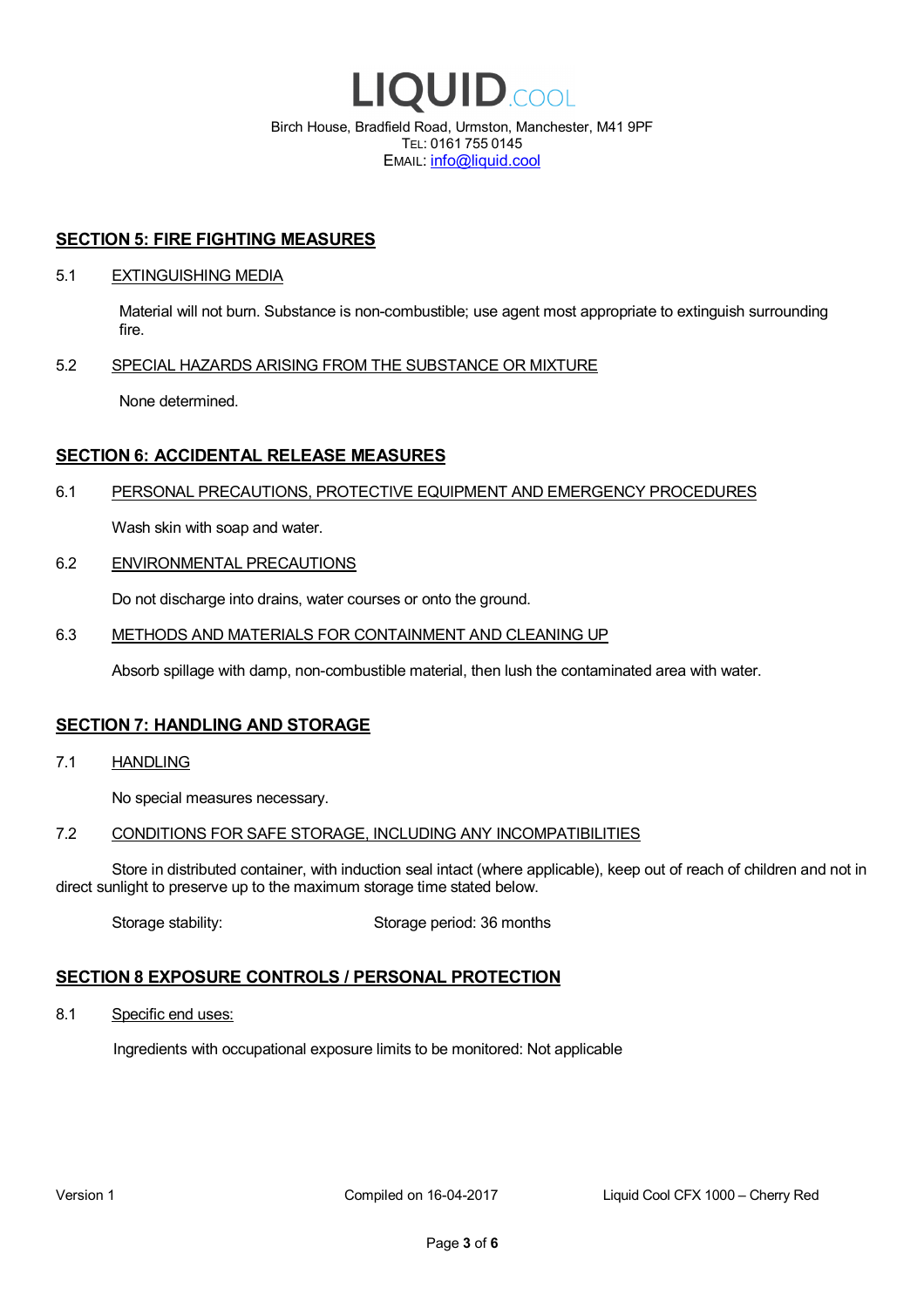# LIQUID.COOL

Birch House, Bradfield Road, Urmston, Manchester, M41 9PF TEL: 0161 755 0145 EMAIL: info@liquid.cool

#### 8.2 EXPOSURE CONTROLS

Respiratory Protection **None required.**<br>
Hand Protection **None required.** Eye Protection **None required.** Body protection None required.

Exposure Controls **Exposure Controls** No exposure controls necessary. None required.

# **SECTION 9: PHYSICAL AND CHEMICAL PROPERTIES**

#### 9.1 INFORMATION ON BASIC PHYSICAL AND CHEMICAL PROPERTIES

FORM Liquid COLOUR Red BOILING POINT FLAMMABILTY **DENSITY** SOLUBILTY IN WATER

pH<br>
DDOUR
20°C)
2000UR
2000UR
2000UR
2000UR Non-pungent but characteristic aroma 100°C Product is not classified as flammable 1.04 - 1.15 (g/cm3) Soluble in water

#### 9.2 OTHER INFORMATION

Not determined.

# **SECTION 10: STABILITY AND REACTIVITY**

10.1 REACTIVITY

There are no known reactivity hazards associated with this product.

10.2 CHEMICAL STABILITY

Stable at normal conditions when used as recommended

10.3 POSSIBILITY OF HAZARDOUS REACTIONS

Not applicable

10.4 CONDITIONS TO AVOID

None known.

#### 10.5 INCOMPATIBLE MATERIALS

Strong acids, strong alkalis and strong oxidising agents.

# 10.6 HAZARDOUS DECOMPOSITION PRODUCTS

No known hazardous decomposition products.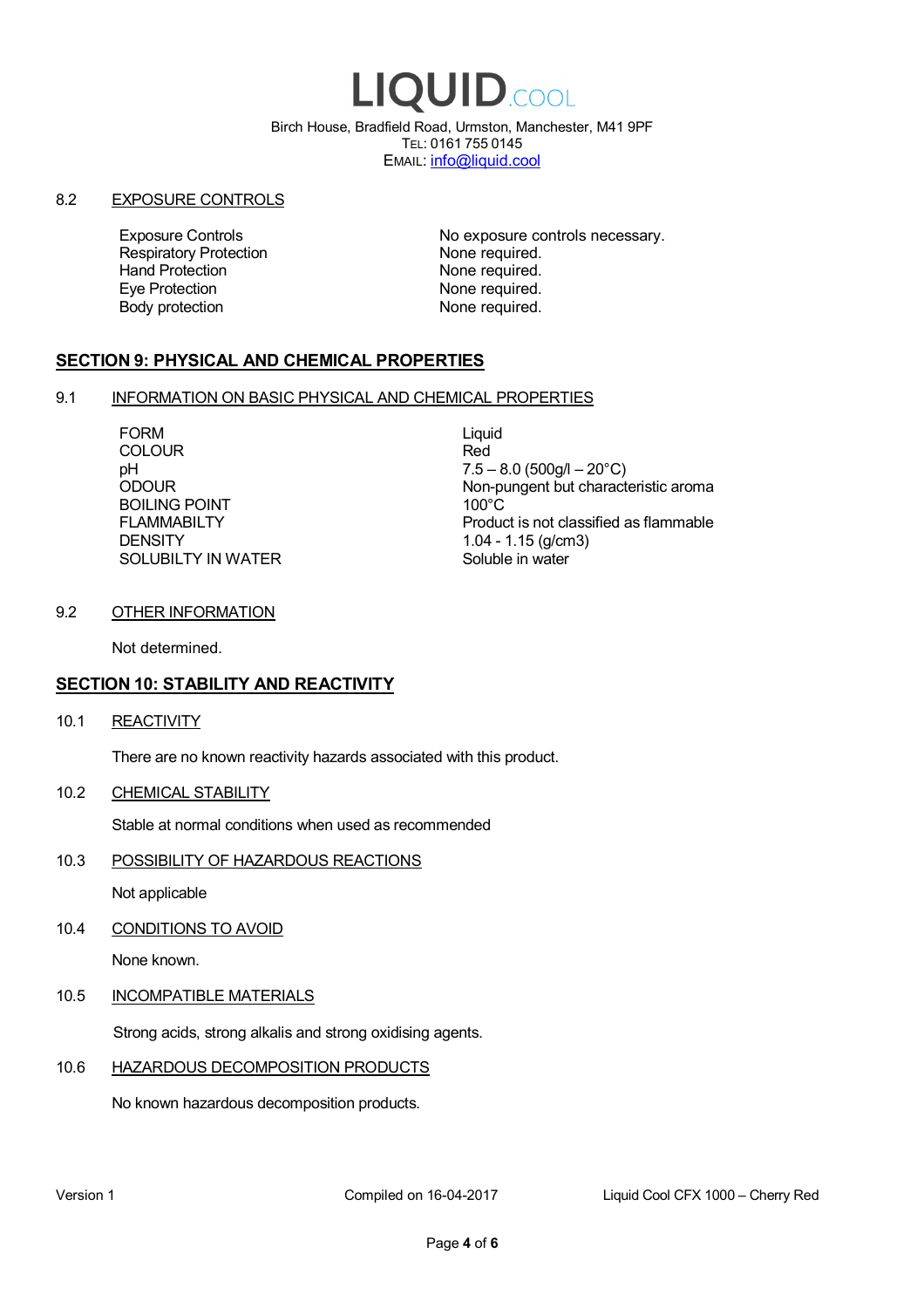LIQUID.COOL Birch House, Bradfield Road, Urmston, Manchester, M41 9PF TEL: 0161 755 0145 EMAIL: info@liquid.cool

# **SECTION 11: TOXICOLOGICAL INFORMATION**

#### 11.1 INFORMATION ON TOXICOLOGICAL EFFECTS

Irritant effect on eves: Non Irritant (rabbit) Irritant effect on skin: Non-irritant (rabbit)

Acute oral toxicity: The addition of our patented DeTox™ additive to monoethylene glycol results in a mixture that is classified as non-toxic with an LD50, oral, rat >15,000 mg/kg bw..

#### **SECTION 12: ECOLOGICAL INFORMATION**

12.1 TOXICITY LC50, 96 hours, fish: EC50, 48 hours, daphnia magna: EC50, 96 hours, aquatic plants:

>100 mg/L - not classified harmful to fish >100 mg/L - not classified harmful to daphnia >100 mg/L - not classified as harmful to plants

#### 12.2 PERSISTENCE AND DEGRADABILITY

This product is readily biodegradable (90% over 10 days)

12.3 BIOACCUMULATIVE POTENTIAL

Will not bio-accumulate. Partition coefficient - not determined

12.4 MOBILITY IN SOIL

Product is mobile in soil as it is water soluble.

# **SECTION 13: DISPOSAL CONSIDERATIONS**

13.1 WASTE TREATMENT METHOD Dispose in accordance with Local Waste Disposal Authority EWC no:070101

Container is made from Polyethylene Terephthalate (PET) and is domestically recycling.

#### **SECTION 14: TRANSPORT INFORMATION**

|           | <b>TRANSPORT CLASS</b>            | Classified as non-dangerous goods for transport.                                     |
|-----------|-----------------------------------|--------------------------------------------------------------------------------------|
| 14.1      | UN NUMBER                         | Product not hazardous for transport - no information required                        |
| 14.2      | PROPER SHIPPING NAME              | Product not hazardous for transport - no information required                        |
| 14.3      | <b>TRANSPORT HAZARD CLASS(ES)</b> | Product not hazardous for transport - no information required                        |
| 14.4      | <b>PACKING GROUP</b>              | Product not hazardous for transport - no information required                        |
| 14.5      | ENVIRONMETAL HAZARDS              | Product not classed as an environmentally hazardous substance<br>or marine pollutant |
| Version 1 | Compiled on 16-04-2017            | Liquid Cool CFX 1000 - Cherry Red                                                    |